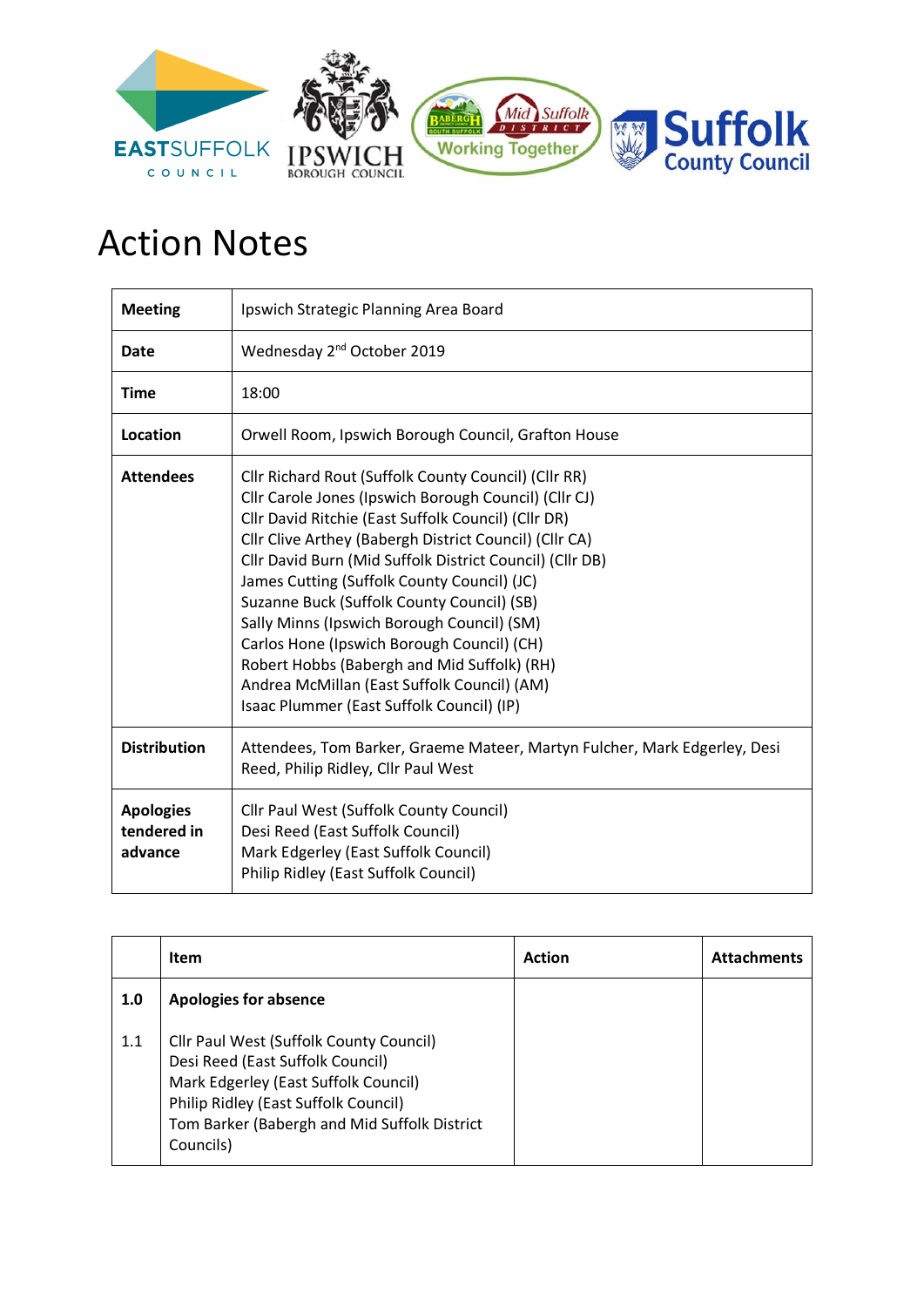| 2.0 | Minutes of meeting held 22 <sup>nd</sup> July                                                                                                                                                                                                                                                                                                                                                                                                                    | <b>Draft Action</b><br>Notes 22nd |
|-----|------------------------------------------------------------------------------------------------------------------------------------------------------------------------------------------------------------------------------------------------------------------------------------------------------------------------------------------------------------------------------------------------------------------------------------------------------------------|-----------------------------------|
| 2.1 | Board agreed the Action Notes from the 22 <sup>nd</sup><br>July Board meeting.                                                                                                                                                                                                                                                                                                                                                                                   | <b>July 2019</b>                  |
| 3.0 | <b>Local Plan updates</b>                                                                                                                                                                                                                                                                                                                                                                                                                                        |                                   |
| 3.1 | SM informed that the Ipswich Final Draft Local<br>Plan (Regulation 19) will go to the Executive on<br>29 <sup>th</sup> October and then to Full Council on 13 <sup>th</sup><br>November. The Regulation 19 consultation will<br>commence on 22 <sup>nd</sup> November and conclude 13 <sup>th</sup><br>January 2020. The plan will then be submitted<br>to PINS by the end of March.                                                                             |                                   |
| 3.2 | RH informed that the Babergh and Mid Suffolk<br>Joint Local Plan Preferred Options (Regulation<br>18) Consultation concluded on 30 <sup>th</sup> September.<br>Work on updating the Local Development<br>Scheme to take place in due course.                                                                                                                                                                                                                     |                                   |
| 3.3 | AM explained that the hearing sessions for the<br>Suffolk Coastal Local Plan took place during<br>August and September. The Council will expect<br>to hear from the Inspector during November.<br>ESC anticipate adopting the Suffolk Coastal<br>Local Plan in early 2020.                                                                                                                                                                                       |                                   |
| 3.4 | AM added that the Statement of Common<br>Ground was referred to in relation to a number<br>of the Inspector's questions during the hearing<br>sessions.                                                                                                                                                                                                                                                                                                          |                                   |
| 4.0 | <b>Statement of Common Ground (in advance of</b><br><b>Ipswich Regulation 19 Consultation)</b>                                                                                                                                                                                                                                                                                                                                                                   | Draft<br>Statement of<br>Common   |
| 4.1 | SM introduced the SoCG by highlighting the<br>need to update the SoCG in advance of the<br>publication of the Ipswich Final Draft Local Plan.<br>It was explained that a number of revisions to<br>the SoCG had been agreed by officers, however<br>some areas that were highlighted in yellow<br>require further discussion at this Board<br>meeting. IBC will require an updated version of<br>the SoCG to be included alongside their report<br>to Executive. | Ground<br>(Version 5)             |
| 4.2 | Options to deal with unmet need, with a review<br>the Local Plan as a last resort, were discussed.<br>Views were expressed that consideration of                                                                                                                                                                                                                                                                                                                 |                                   |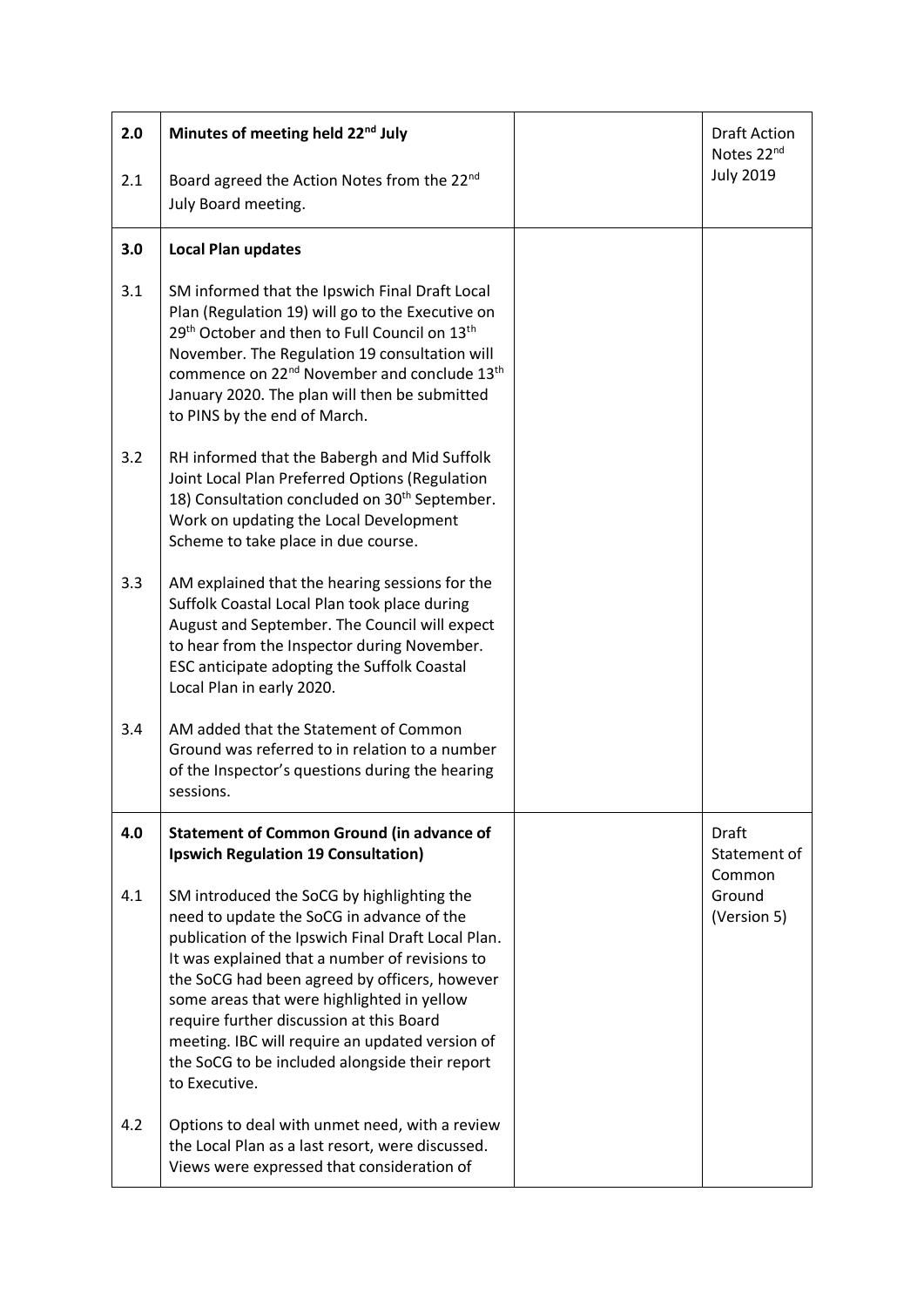|     | unmet need should be viewed on a strategic<br>rather than individual authority level.                                                                                                                                                                                                                                                                                                                                                                                                                                                                                                   |                                                                                        |  |
|-----|-----------------------------------------------------------------------------------------------------------------------------------------------------------------------------------------------------------------------------------------------------------------------------------------------------------------------------------------------------------------------------------------------------------------------------------------------------------------------------------------------------------------------------------------------------------------------------------------|----------------------------------------------------------------------------------------|--|
| 4.3 | Section 5 - there was discussion around the<br>inclusion of wording related to modal shift<br>under bullet point I, reflecting the work on<br>mitigation of cross boundary transport impacts.<br>Discussion was had around whether this should<br>include reference to this being only where<br>applicable.                                                                                                                                                                                                                                                                             | Officers to discuss<br>wording further.                                                |  |
| 4.4 | Outcome B1 - Discussion was had around the<br>inclusion of reference to air quality and it was<br>agreed that this should form part of the<br>aspirations for a vision.                                                                                                                                                                                                                                                                                                                                                                                                                 |                                                                                        |  |
| 4.5 | Outcome $C3$ – there was discussion around the<br>inclusion of further reference to the measures<br>that may be involved in undertaking a<br>comprehensive re-assessment of delivery. It<br>was agreed that any references to measures<br>should be clear that they are examples.<br>Discussion was had around the extent to which<br>the SoCG might refer to approaches that could<br>be undertaken subsequent to any unmet need<br>being identified by any authority.                                                                                                                 | Officers to discuss<br>further, with reference<br>to the Planning Practice<br>Guidance |  |
| 4.6 | Section $H1 - It$ was agreed that future iterations<br>would include any updates in relation to the<br>Ipswich northern routes.                                                                                                                                                                                                                                                                                                                                                                                                                                                         |                                                                                        |  |
| 4.7 | Section I - Discussion was had around the<br>inclusion of further text related to the work on<br>identifying mitigation measures, focusing on<br>modal shift, to mitigate cross boundary impacts<br>on the highways network. It was agreed that<br>detail is contained in the Suffolk County Council<br>mitigation strategy and that the wording here<br>would not require unnecessary detail but that it<br>should clarify that the strategy identifies<br>assumptions in relation to levels of modal shift<br>that can be achieved and that these should not<br>be viewed as targets. |                                                                                        |  |
| 4.8 | Annex I - Improvements to Sustainable<br>Transport, Column on Outcomes - it was agreed<br>to include reference to the outcomes of seeking<br>to agree a modal shift package for the ISPA and<br>to a review of policy positions informed through<br>the work undertaken on modal shift.                                                                                                                                                                                                                                                                                                 | Officers to consider<br>appropriate wording                                            |  |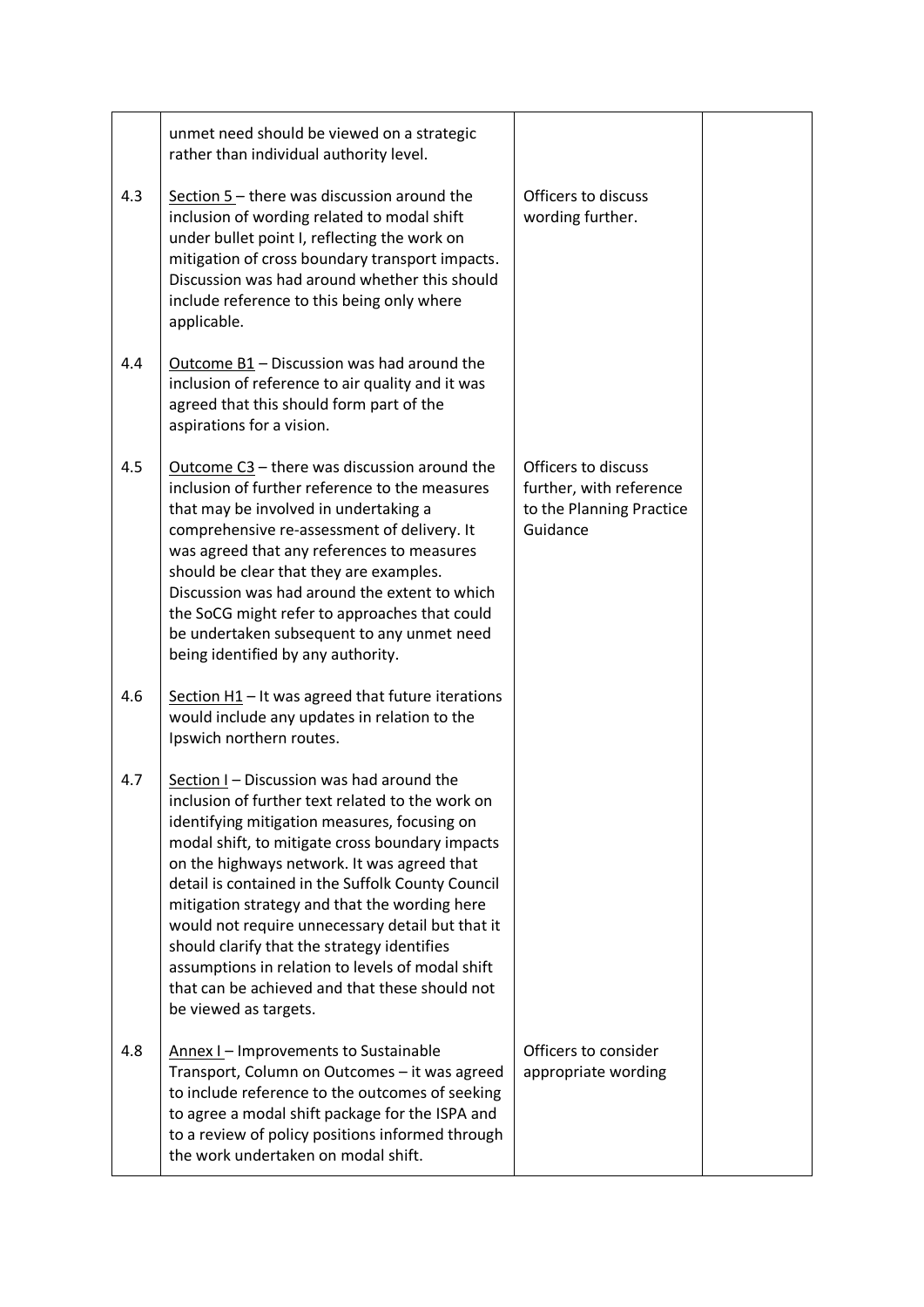| 4.9  | Members raised that future draft versions of<br>the Statement of Common ground should be<br>presented in a format whereby it is easier to<br>navigate through changes.                                                                                                                                                                                                                                                                                                                                                           |                                     |
|------|----------------------------------------------------------------------------------------------------------------------------------------------------------------------------------------------------------------------------------------------------------------------------------------------------------------------------------------------------------------------------------------------------------------------------------------------------------------------------------------------------------------------------------|-------------------------------------|
| 4.10 | It was agreed that officers would consider<br>further changes based upon the discussion had<br>by the Board.                                                                                                                                                                                                                                                                                                                                                                                                                     |                                     |
| 5.0  | Ipswich employment needs evidence                                                                                                                                                                                                                                                                                                                                                                                                                                                                                                |                                     |
| 5.1  | SM explained that, as discussed previously with<br>officers, further work is being undertaken to<br>understand the specific impact of the 2017<br>EEFM on employment land needs within<br>Ipswich Borough. It was explained that, for the<br>Local Plan, this will not have an impact on<br>allocated employment sites where development<br>has not already commenced. This approach<br>was acknowledged by the Board.                                                                                                           |                                     |
| 6.0  | <b>Transport mitigation strategy</b>                                                                                                                                                                                                                                                                                                                                                                                                                                                                                             | <b>SCC</b>                          |
| 6.1  | JC directed Board Members to the Suffolk<br><b>County Council Transport Mitigation Strategy</b><br>which was submitted by Suffolk County Council<br>to the Suffolk Coastal Local Plan Examination. In<br>particular reference was made to the<br>disaggregation of impacts by District and the<br>anticipated range of costs, to deliver measures<br>to secure modal shift. There was some<br>discussion around how the transport model<br>works and how it is possible to identify where<br>trips into Ipswich have originated. | Transport<br>Mitigation<br>Strategy |
| 6.2  | It was agreed that there would be continued<br>collaborative working on taking the strategy<br>forward into a more detailed mitigation and<br>funding strategy, and that further detail will be<br>presented to the Board at future meetings. It<br>was acknowledged that reference to the<br>production of a draft transport mitigation and<br>funding strategy by 31 <sup>st</sup> March 2020 is included<br>in the revised Statement of Common Ground.                                                                        |                                     |
| 6.3  | SM commented that it is important to identify<br>mechanisms to fund the mitigation measures,<br>and that this would make it easier to obtain<br>other funding.                                                                                                                                                                                                                                                                                                                                                                   |                                     |